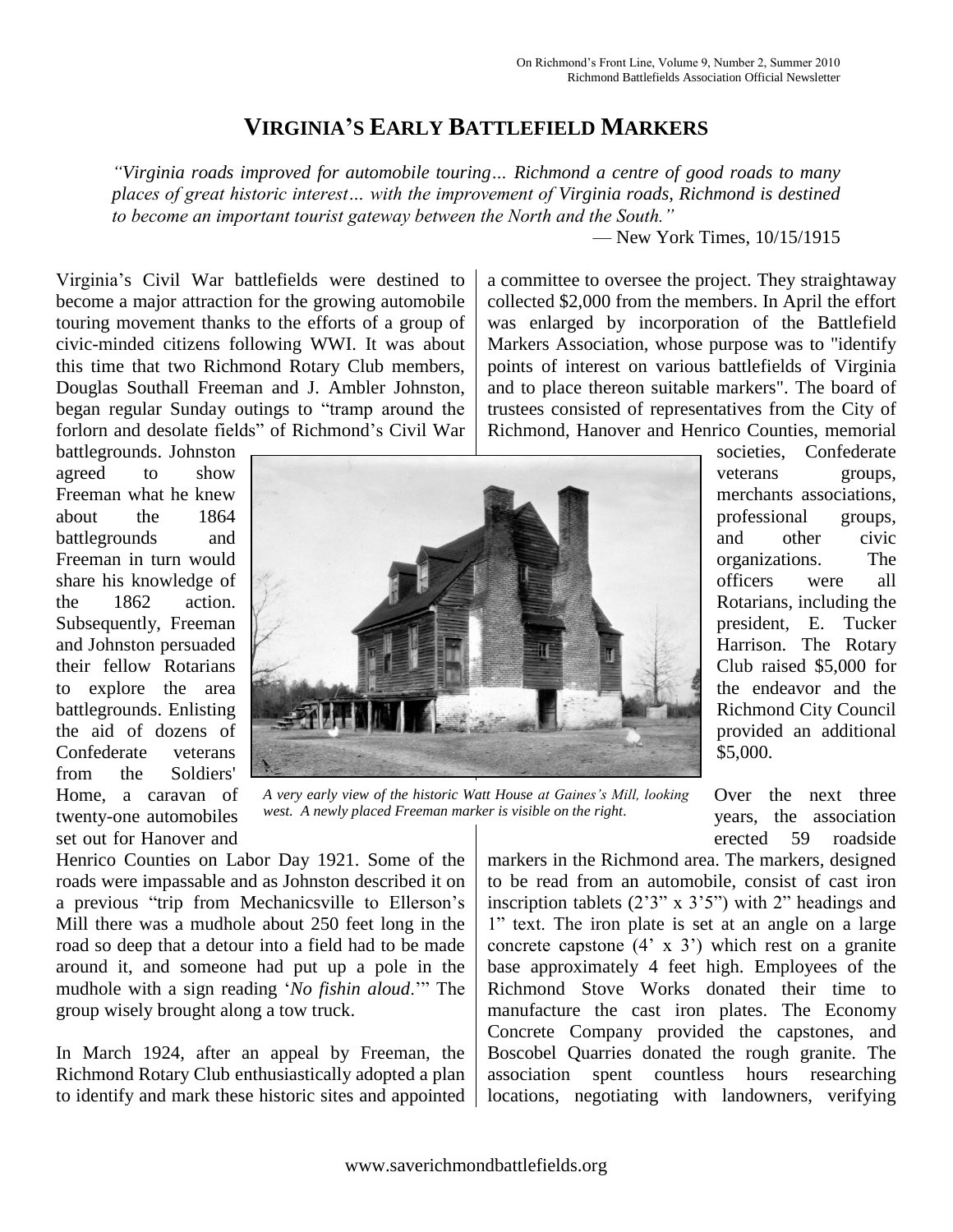names and dates, and supervising erection of the markers. According to Johnston, "Not a single person has failed to give permission for the erection of a marker on their land, and not a person has charged the Association a dollar for any services rendered." The association did, however, pay truckers to haul the stone and stonemasons to construct the bases. Freeman wrote most of the marker text as later recounted by Johnston, "Doug furnished the brains, the rest of us did the foot work." Markers were placed for the Seven Pines Battlefield, Seven Day's Battles, Stuart's Ride Around McClellan, Cold Harbor Campaign, Drewry's Bluff, Chaffin's Bluff, and the Defensive Fortifications encircling Richmond. These "Freeman Markers", as they are commonly called, were the first highway markers in Virginia.

An invitation to dedicate the battlefield markers was extended to President Coolidge by Freeman explaining, "We believe if you would come to Richmond and deliver this address it would have a profound effect on feeling, north and south and would strengthen all the ties that have been forged in half a century." It can be assumed that the President politely declined. Nonetheless, on November 6, 1925 a ceremony was held at the Walnut Grove Baptist Church in Hanover County for the "Dedication of Markers Commemorating the Seven Days' Campaign of 1862". The invocation was given by 87-year old Rev. Giles B. Cooke, a former major on General Lee's staff. Both E. Tucker Harrison and Douglas S. Freeman spoke. Dr. John F. Bright, Mayor of Richmond presented the markers to Virginia Governor E. Lee Trinkle, who in turn, gave custody of them to Hanover and Henrico Counties. Robert E. Lee's grandson, Dr. George Bolling Lee, unveiled the marker commemorating the meeting of Lee and Jackson at Walnut Grove Church on June 17, 1862.

The success of the Richmond association inspired others in the state to organize. In September of 1925, the Battlefield Markers Association (Western Division) was formed by C.B. Linney of Charlottesville and R.M. Colvin of Harrisonburg. Its purpose was "to raise funds for the purchase of bronze tablets with appropriate historic inscriptions, to be placed on the bases erected by the Daughters of the Confederacy, D.A.R., and Memorial Association on the principal battlefields of Virginia." With Hollis Rinehart as president, they erected 25 markers from Bull Run to Appomattox and throughout the Shenandoah Valley. These markers, though similar in design to those in Richmond, are slightly larger and consist of heavy bronze tablets atop white granite block bases. The tops of these monuments also incline toward the reader. On the  $64<sup>th</sup>$  anniversary of the Battle of Chancellorsville (05/03/1927), Douglas S. Freeman was the keynote speaker at the dedication of five such markers: Fredericksburg, Chancellorsville, Salem Church, Wilderness, and Spotsylvania. The 2,000 spectators "enjoyed ham, chicken, and pies supplied by the ladies of Spotsylvania County" while being regaled by the musical offerings of the Stonewall Brigade Band and a children's choral group.

Back in Richmond, the mission "to acquire historic sites for preservation and restoration" began in earnest with the 1927 purchase of Fort Harrison at public auction for \$18,000. The effort to preserve Civil War sites advanced with the creation of the Richmond Battlefield Parks Corporation, a "non-profit organization to preserve and make accessible the battlefields around Richmond". Under the leadership of T.M. Carrington, they solicited funds to purchase land and resurrected an earlier idea to connect these sites with a battlefield road. Hanover, Henrico and Chesterfield Counties donated their 1929 annual proceeds from a gasoline tax toward construction of a battlefield route. In 1930 the Richmond Battlefield Parks Corporation published an automobile tour guide. That same year they constructed a log cabin at Fort Harrison to use as their headquarters. The National Park Service, after recent renovation, has reopened the log cabin as a Visitor Center.

In 1932, the Richmond Battlefield Parks Corporation donated their acquired 720 acres of land to the Commonwealth of Virginia to establish the first state park — Richmond Battlefield State Park. The following year, the Highway Department designated the battlefield tour route, State Route 156 (still in use today). On July 14, 1944, the accomplishments of these pioneering battlefield preservationists culminated in the establishment of the Richmond National Battlefield Park.